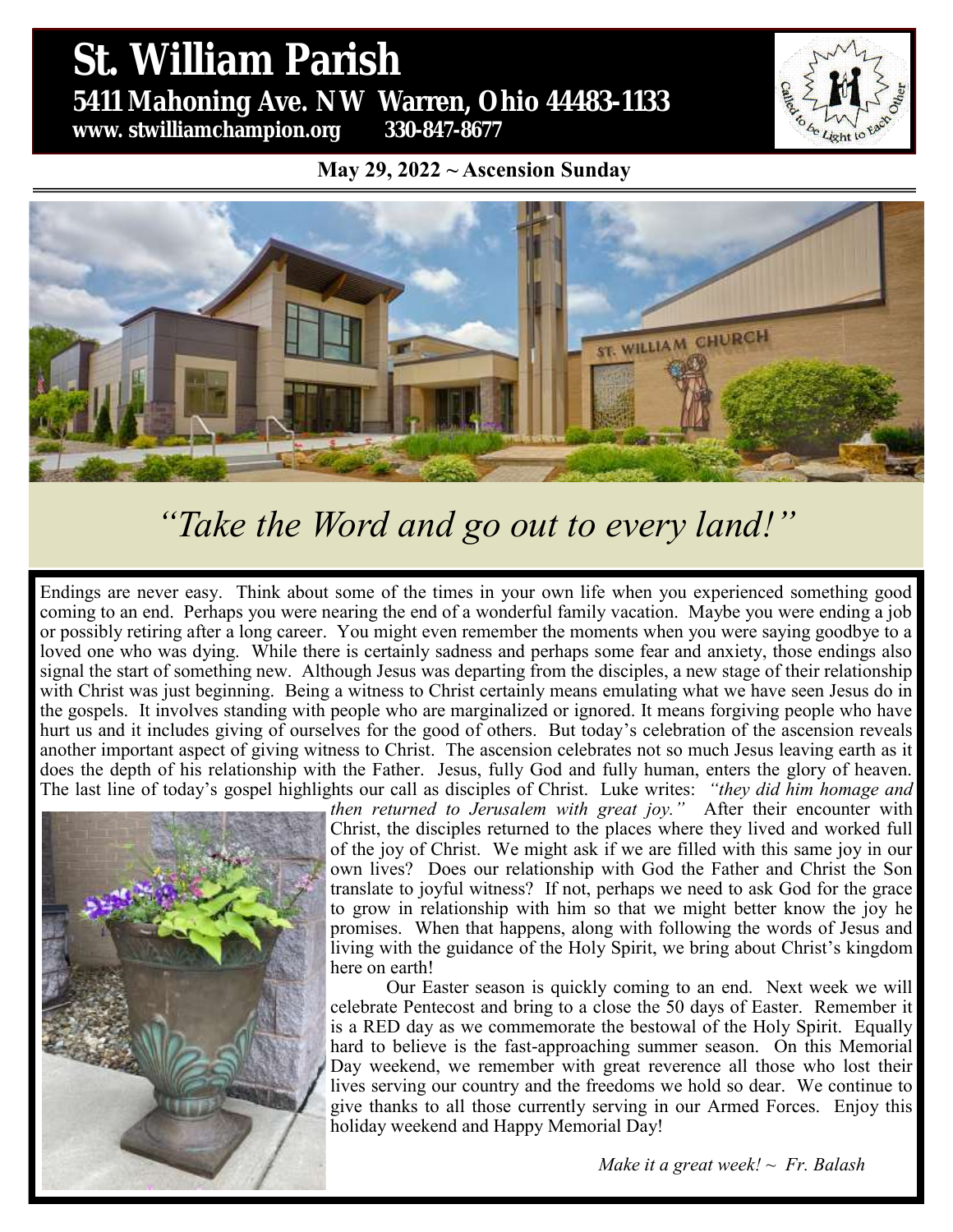|                                                                                                            | <b>MASS ATTENDANCE LAST WEEKEND</b>                   |  |  |  |
|------------------------------------------------------------------------------------------------------------|-------------------------------------------------------|--|--|--|
| Mass & for the<br>Intentions As Week                                                                       |                                                       |  |  |  |
| ~ May 29 - June 5, 2022 ~                                                                                  | Mass attendance last weekend was:                     |  |  |  |
| <b>Ascension of the Lord</b>                                                                               | 88<br>90                                              |  |  |  |
| <b>MAY 29, 2022</b>                                                                                        | $8:30$ a.m.<br>$11:00$ a.m.<br>$5:00$ p.m.            |  |  |  |
| 5:00 p.m. † ELAINA FERRADINO/Kochunas Family<br>Sat                                                        |                                                       |  |  |  |
| Sun 8:30 a.m. † ANGIE GALRIELSON/Vince & Rita DeSalvo                                                      | Last week's attendance: 275<br>Average:               |  |  |  |
| 11:00 a.m. † ANGELA MUSIL/ Barb Mendik                                                                     |                                                       |  |  |  |
| Mon 8:30 a.m. † NO SERVICE                                                                                 |                                                       |  |  |  |
| Tues 8:30 a.m. † MIKE KUFCHAK/ Barb Kufchak                                                                | <b>SUMMER MASS SCHEDULE</b>                           |  |  |  |
| Wed 8:30 a.m. † RUTH ANN MCCRACKEN/ Tim & Jane Johns<br>Thur 8:30 a.m. † HOWARD YOUNGS/ Brian & Tina McCue | NEXT SUNDAY!!                                         |  |  |  |
| 8:30 a.m. † GENE PETROSKY/ Roy & Nancy Mercandino<br>Fri                                                   |                                                       |  |  |  |
|                                                                                                            | Our Summer Mass Schedule begins NEXT SUNDAY,          |  |  |  |
| <b>JUNE 5, 2022</b>                                                                                        | JUNE 5. Masses for the summer will be 5:00 p.m.       |  |  |  |
| 5:00 p.m. † PAULINE LESH/Carl & Gloria Karafa<br>Sat                                                       | Saturday, and 8:30 a.m. and 10:30 a.m. beginning June |  |  |  |
| Sun 8:30 a.m. † SALLY HOERIG/ Joanne Ferkany                                                               |                                                       |  |  |  |
| 10:30 a.m. † MURPH GELET/ Gelet Family                                                                     | 5 through September 4, 2022.                          |  |  |  |

*Scripture that will be proclaimed next weekend:*

**~ June 5, 2022 ~ Pentecost Sunday**

**Acts 2: 1-11**

*When the time for Pentecost was fulfilled, they were all in one place together. And suddenly there came from the sky...*

**Ephesians 1: 17-23** *Brothers and sisters: Those who are in the flesh cannot please God. But you are not in the flesh…*

**Luke 24: 46-53**

*Jesus said to his disciples: "If you love me, you will keep my commandments. And I will ask the Father…*

#### *LITURGICAL MINISTRY*  June 5, 2022

| Lectors        |                                          |
|----------------|------------------------------------------|
|                | 5:00 p.m. Ruth Bubba, Tom Shepker        |
|                | 8:30 a.m. Linda Horm, Rachael Zigarovich |
|                | 10:30 a.m. Eddie Kuhn, Melanie Shoaf     |
| <b>Servers</b> |                                          |
|                | 5:00 p.m. Alexa Szykulski                |
| $8:30$ a.m.    |                                          |

10:30 a.m. Theresa Craiger

#### **Eucharistic Ministers**

5:00 p.m. Ted Bogan, Bob Mintus 8:30 a.m. Pamela Kuebler, Bob Mintus 10:30 a.m. Regina Speaker, Bob Mintus

| OFFERTORY SUMMARY ~ May 22, 2022 (WK 47) |    |                |          |                |
|------------------------------------------|----|----------------|----------|----------------|
|                                          |    | <b>LAST WK</b> |          | <b>YTD</b>     |
| <b>Sunday Collection</b>                 |    | $$7,927.00*$   |          | $$343,742.00*$ |
| <b>Amount Needed</b>                     |    | \$7,269.00     |          | \$341,643.00   |
| <b>Difference</b>                        | S. | 658.00         | <b>S</b> | 2,099.00       |
| Performance                              |    | 109%           |          | 103%           |

*\* Includes MyEoffering: \$ 855.00 LAST WK — \$ 40,115.00 YTD Envelopes ~ 186 out of 523 Children's Envelopes ~ \$ 10.00 (6 out of 41)*

**POT**-**OF**-**GOLD** *#281 drawn on 5/25/2022 !!NO WINNER!! Amount: \$1,458.00*



# Holy Spirit in our midst!

Thank you to Jim and Bobette Cicchillo of "Chick's Nursery" for their kind donation of flowers for the outside

**FEAST OF PENTECOST**

walkway of the Church Building.

*IT'S A RED DAY!*

**THANK YOU**

## **CHANGE OF PERSONAL STATUS**

Have you changed your telephone number? Has your personal status changed? Please notify the parish office and help us keep our records current.

Be part of our Pentecost environment next weekend. Remember to wear something RED to celebrate the

#### **WEEKLY BIBLE REFLECTIONS Sixth Sunday of Easter**

*"I am the Alpha and the Omega, the first and the last, the beginning and the end." (REVELATIONS 22:13)*

This is a reminder of how we should live our lives 24 hours a day, 7 days a week – putting God first in all that we do. Not only when I am at Mass and parish activities, but when I am in the world, at work or at school. Living gratefully and generously is an intentional lifestyle. Every decision you make either moves you closer to God or farther away. Choose wisely!

> **††** RECENT DEATH **††** *Our Sincere Sympathy* In your prayers for the departed, please remember **Philip DeCapito**

*May his soul and the souls of all the faithful departed rest in peace.*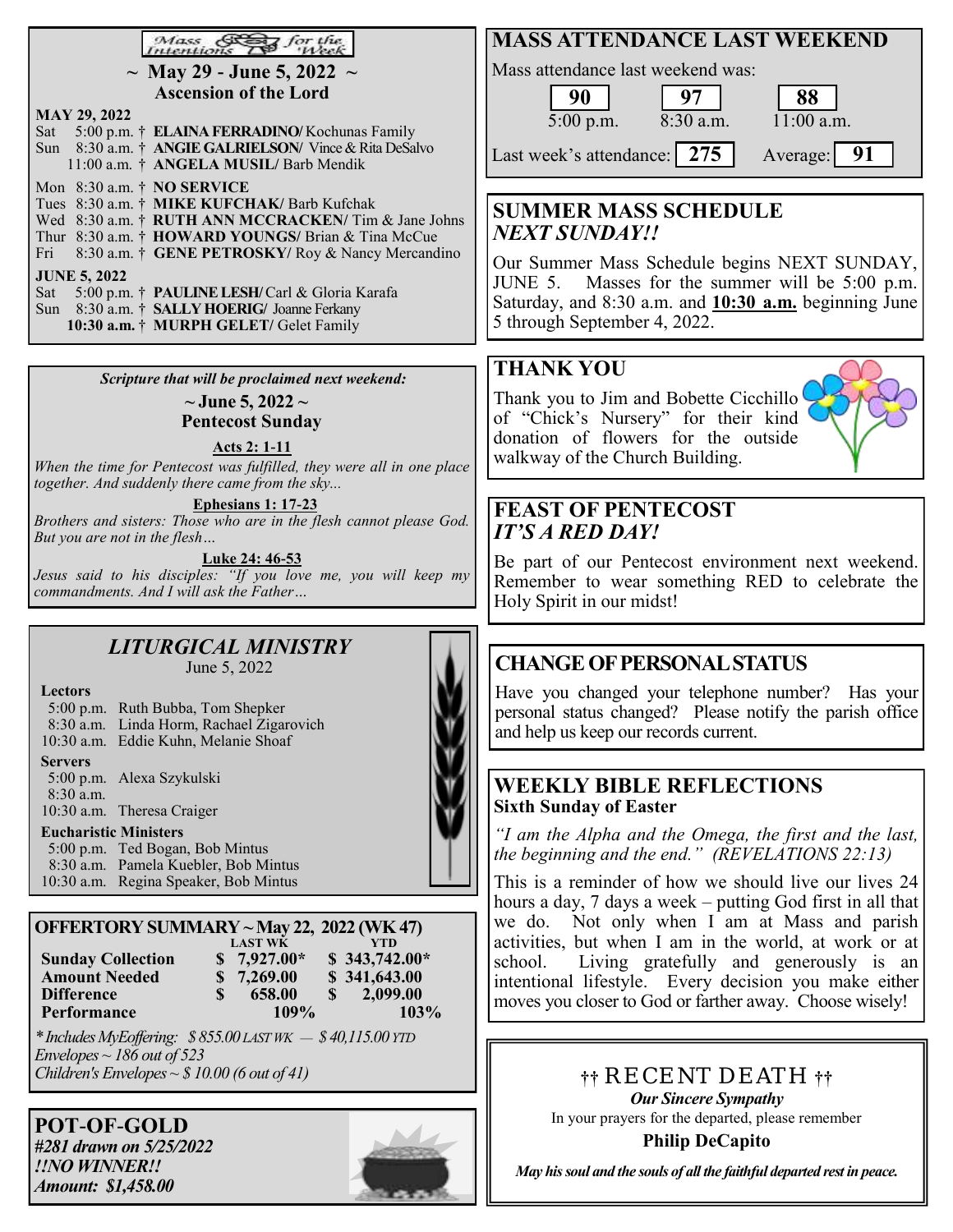#### Spring cleaning is under way

As you begin spring cleaning, please remember our *August Rummage Sale!* Please hold onto items no longer needed by your family, but so appreciated for our sale. Once again, we cannot accept computer monitors, appliances, large TV's or large furniture. Thanks for your continued support. **Help is needed to receive items during drop off times and to help out during the sale. If you can spare an hour or two, please contact Theresa Craiger.**

#### **2022 ANNUAL DIOCESAN APPEAL** *Closing In on Our Parish Goal!*

THANK YOU to everyone who has made a gift to the *2022 Annual Diocesan Appeal – One in Hope, One in Mission*. To date, 173 parishioners have made a contribution to the appeal totaling \$37,540.00 (82%**.)** Our parish portion of the \$4,000,000 diocesan goal is \$45,700.00. Our parish is truly blessed as we share the Word of God and the nourishment of the Eucharist. As we celebrate the Ascension of the Lord, we, like the first disciples, are called to go out and witness to our faith. Part of that witness is how we help support the incredible work of Catholic Charities and the many ministries of the Church through support of the Annual Diocesan Appeal. Once again, thank you to those who have made a gift, and thank you to everyone prayerfully considering how they may be able to respond in support of all these worth-while activities in the Church. Pledge cards are available after Mass or at the Parish Office or visit [www.doy.org/appeal](about:blank) to make a gift.

## COFFEE & DONUTS

Next Sunday after the 8:30 and the 10:30 Masses.



### **HOLY COMMUNION FROM THE CUP Returns Next Sunday**

The Norms for the Distribution and Reception of Holy Communion Under Both Kinds states: *"by reason of sign value, sharing in both Eucharistic species reflects more fully the sacred realities that the Liturgy signifies."* (#11). The practice of offering the Precious Blood of the Lord at Mass during Holy Communion will return on the Solemnity of Pentecost Sunday, June 5, 2022. This decision was made after consulting with the appropriate medical professionals. Please remember that reception of the Precious Blood of the Lord remains an option. *The act of receiving Holy Communion is an act of faith. The person makes this act of faith in the total presence of the Lord whether in receiving Holy Communion under one form or under both kinds.* (#14- 15 Norms for the Distribution of Holy Communion Under Both Kinds). See today's bulletin insert about receiving the Precious Blood from the chalice.

## **THE PARISH CALENDAR**

May  $30 \sim$  Memorial Day

- May  $31 \sim$  Quilters 9:00 a.m.
- June  $1 \sim$  Folk Group Practice 7:00 p.m.
- June  $1 \sim$  Knights of Columbus 7:00 p.m.

June 2 ~ Adult Choir Practice 7:00 p.m.

C*heck out the Parish Calendar on our website for more events*

#### **WOMEN'S GUILD OF ST. WILLIAM PARISH**

*Next Meeting:* Wednesday June 8 Program Planning Committee Meeting 6:00 p.m. at St. William Church



This group meets to discuss and determine our Annual Programs. Please bring an updated list of names and phone numbers for your event or meeting to be added to the booklet.

#### **KNIGHTS OF COLUMBUS** COUNCIL #7491

*Next Meeting:*

Wednesday, June 1, 2022 7:00 p.m.

Membership in the Knights of Columbus is open to men 18 years of age or older who are practicing Catholics. If interested in joining, please visit our web site at www.knights7491.org

## **2022-2023 CALENDAR REMINDER**

Parish Organizations are reminded to turn in their calendar of events for July 2022-June 2023 by **June 12**  so the Parish Master Calendar can be created.

#### **CHURCH AT HOME COMBINED COLLECTION**

Next weekend will be the annual Church at Home combined collection. This three-in-one collection supports the national and local work of the Catholic Campaign for Human Development, the Catholic Communications Campaign, and the Catholic University of America/Newman Campus Ministries. Thank you for your generosity next weekend.

## **BULLETINS FOR THE HOMEBOUND**

If you know of a parishioner who is homebound or in a nursing home or assisted living and would like to receive a weekly bulletin, please notify the office with their name and address.

## **PRAYERS PLEASE**

Sister Mary Cora Skrivan had foot surgery on Thursday, May 19. Please pray for a full and speedy recovery!